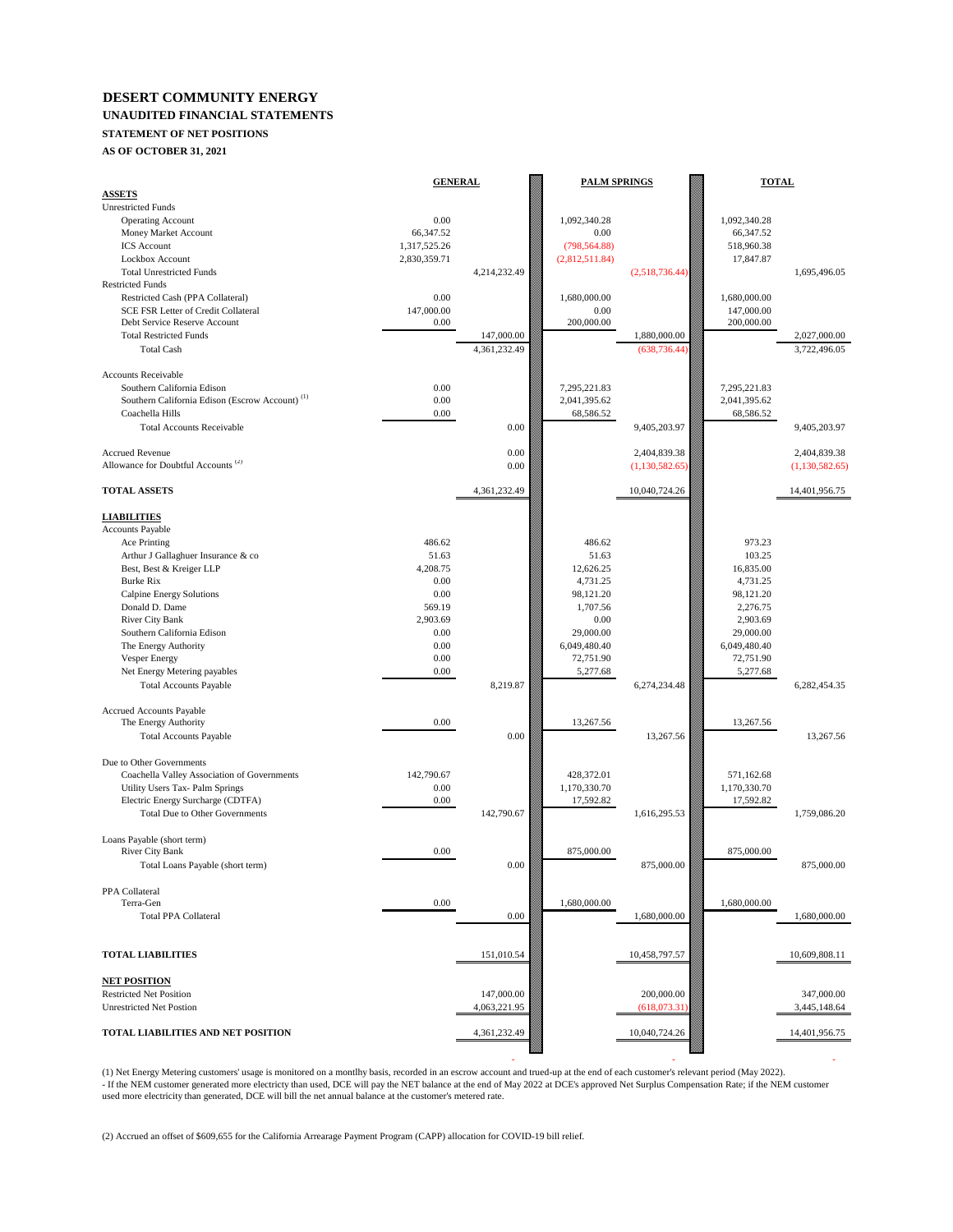#### **DESERT COMMUNITY ENERGY**

**UNAUDITED FINANCIAL STATEMENTS**

**REVENUES, EXPENSES, AND CHANGES IN NET POSITIONS**

**FOR THE PERIOD FROM JULY 1, 2021 TO OCTOBER 31, 2021**

|                                                                | <b>GENERAL</b> |              | <b>PALM SPRINGS</b> |                             | <b>TOTAL</b>  |                             |
|----------------------------------------------------------------|----------------|--------------|---------------------|-----------------------------|---------------|-----------------------------|
| <b>REVENUES</b><br>Electricity Sales <sup>(1)</sup>            |                |              |                     |                             |               |                             |
| Other Revenue                                                  |                | 0.00<br>0.00 |                     | 21,831,022.69<br>426,964.78 |               | 21,831,022.69<br>426,964.78 |
| <b>Investment Income</b>                                       |                | 1,478.90     |                     | 0.00                        |               | 1,478.90                    |
| <b>TOTAL REVENUES</b>                                          |                | 1,478.90     |                     | 22,257,987.47               |               | 22,259,466.37               |
|                                                                |                |              |                     |                             |               |                             |
| <b>EXPENSES</b>                                                |                |              |                     |                             |               |                             |
| Cost of Electricity                                            |                |              |                     |                             |               |                             |
| <b>Electricity Purchase</b>                                    | 0.00           |              | 15,413,695.21       |                             | 15,413,695.21 |                             |
| Resource Adequacy                                              | 0.00           |              | 3,693,596.25        |                             | 3,693,596.25  |                             |
| Renewable Energy Credit Settlement                             | 0.00           |              | 1,561,189.35        |                             | 1,561,189.35  |                             |
| Market Charges                                                 | 0.00           |              | 2,259,665.26        |                             | 2,259,665.26  |                             |
| <b>Total Cost of Electricity</b>                               |                | 0.00         |                     | 22,928,146.07               |               | 22,928,146.07               |
|                                                                |                |              |                     |                             |               |                             |
| Accounting / Bank Services                                     |                | 155.65       |                     | 155.65                      |               | 311.29                      |
| <b>Legal Services</b>                                          |                | 4,208.75     |                     | 12,626.25                   |               | 16,835.00                   |
| Professional Services                                          |                |              |                     |                             |               |                             |
| AJ Gallagher & Co Insurance                                    | 175.00         |              | 175.00              |                             | 350.00        |                             |
| Brown & Riding Insurance                                       | 58.13          |              | 58.13               |                             | 116.25        |                             |
| Davis Farr LLP                                                 | 487.50         |              | 1,462.50            |                             | 1,950.00      |                             |
| <b>SOCAL Edison</b>                                            | 0.00           |              | 14,000.00           |                             | 14,000.00     |                             |
| <b>Total Professional Services</b>                             |                | 720.63       |                     | 15,695.63                   |               | 16,416.25                   |
| Insurance                                                      |                |              |                     |                             |               |                             |
| <b>Total Insurance</b>                                         |                | 3,896.63     |                     | 3,896.63                    |               | 7,793.25                    |
| Consultants                                                    |                |              |                     |                             |               |                             |
| Calpine Energy Solutions                                       | 49,233.51      |              | 147,700.54          |                             | 196,934.05    |                             |
| Don Dame                                                       | 0.00           |              | 8,606.50            |                             | 8,606.50      |                             |
| The Energy Authority                                           | 0.00           |              | 488,376.52          |                             | 488,376.52    |                             |
| <b>Total Consultants</b>                                       |                | 49,233.51    |                     | 644,683.56                  |               | 693,917.07                  |
| Outreach                                                       |                |              |                     |                             |               |                             |
| <b>Burke Rix Communications</b>                                | 0.00           |              | 11,989.25           |                             | 11,989.25     |                             |
| <b>Total Outreach</b>                                          |                | 0.00         |                     | 11,989.25                   |               | 11,989.25                   |
| Postage<br>Ace Printing                                        | 1,071.81       |              | 1,071.81            |                             | 2,143.61      |                             |
|                                                                |                | 1,071.81     |                     |                             |               | 2,143.61                    |
| <b>Total Printing</b>                                          |                |              |                     | 1,071.81                    |               |                             |
| Printing<br>Ace Printing                                       | 2,613.00       |              | 2,613.00            |                             | 5,226.00      |                             |
| <b>Total Printing</b>                                          |                | 2,613.00     |                     | 2,613.00                    |               | 5,226.00                    |
| Social Programs                                                |                | 0.00         |                     | 20,615.00                   |               | 20,615.00                   |
| Registrations/Memberships                                      |                |              |                     |                             |               |                             |
| Western Renewable Energy Generation Information System (WREGIS | 0.00           |              | 125.00              |                             | 125.00        |                             |
| CA Community Choice Association                                | 10,398.13      |              | 31,194.38           |                             | 41,592.50     |                             |
| <b>Total Registration/Memberships</b>                          |                | 10,398.13    |                     | 31,319.38                   |               | 41,717.50                   |
| Bad Debt <sup>(2)</sup>                                        |                | 0.00         |                     | 45,275.69                   |               | 45,275.69                   |
| <b>Interest Expense</b>                                        |                | 0.00         |                     | 62,798.73                   |               | 62,798.73                   |
| <b>TOTAL EXPENSES</b>                                          |                | 72,298.09    |                     | 23,780,886.62               |               | 23,853,184.71               |
|                                                                |                |              |                     |                             |               |                             |
| <b>Excess of Revenues over Expenses</b>                        |                | (70, 819.19) |                     | (1,522,899.15)              |               | (1,593,718.34)              |
| Net Position - Beginning of the Period                         |                | 4,281,041.14 |                     | 1,104,825.84                |               | 5,385,866.98                |
| Net Position - End of the Perid                                |                | 4,210,221.95 |                     | (418,073,31)                |               | 3.792.148.64                |

(1) Electricity sales revenue includes revenues actually billed to customers as well as estimated customer usage during the reporting period that is not yet billed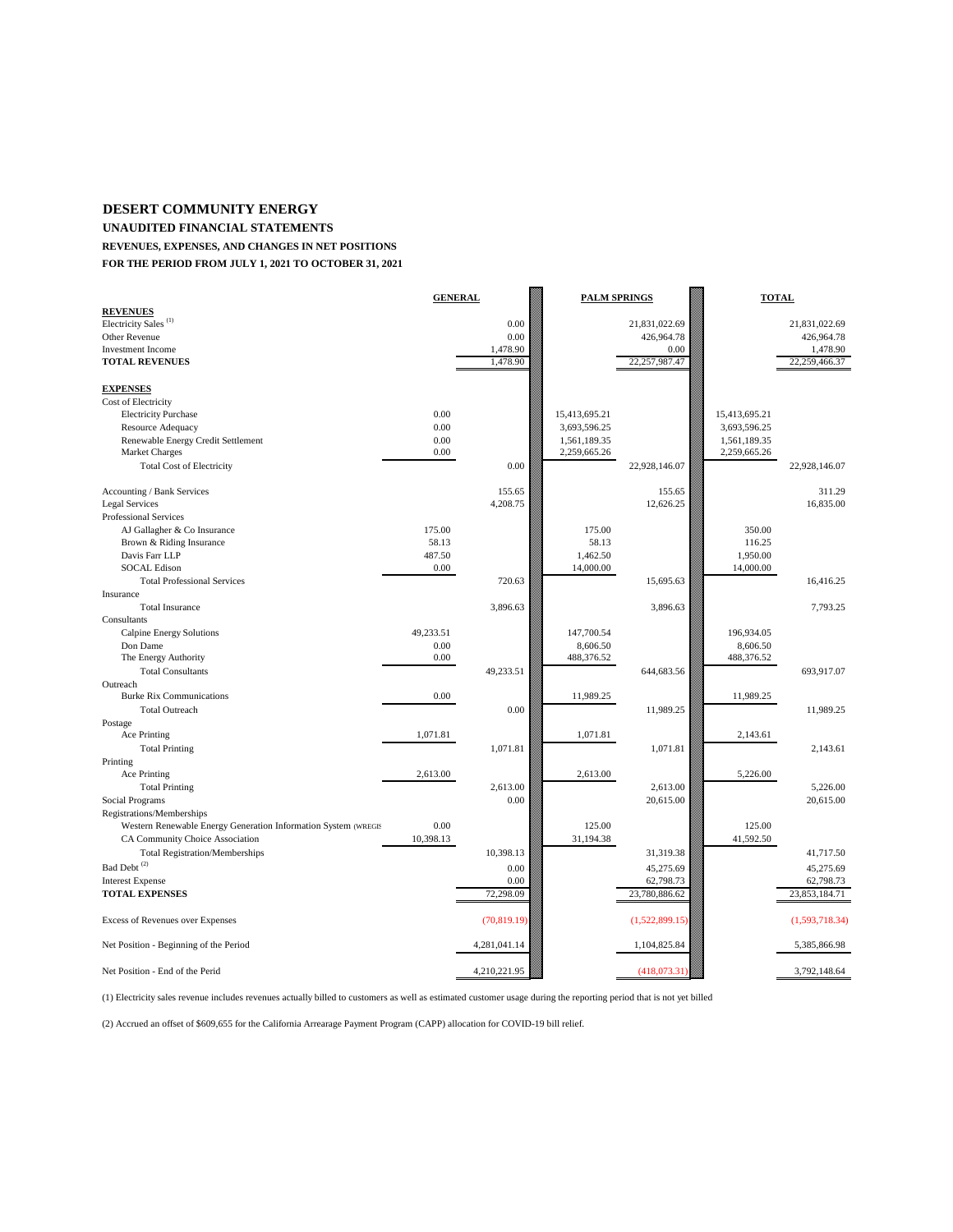#### **DESERT COMMUNITY ENERGY UNAUDITED FINANCIAL STATEMENTS**

#### **STATEMENT OF NET POSITIONS**

#### **AS OF OCTOBER 31, 2021**

| <b>ASSETS</b>                                                      |              |                |
|--------------------------------------------------------------------|--------------|----------------|
| <b>Unrestricted Funds</b>                                          |              |                |
| <b>Operating Account</b>                                           | 1,092,340.28 |                |
| Money Market Account                                               | 66,347.52    |                |
| <b>ICS</b> Account                                                 | 518,960.38   |                |
| Lockbox Account                                                    | 17,847.87    |                |
| <b>Total Unrestricted Funds</b>                                    | 1,695,496.05 |                |
| <b>Restricted Funds</b>                                            |              |                |
| Restricted Cash (PPA Collateral)                                   | 1,680,000.00 |                |
| <b>SCE FSR Letter of Credit Collateral</b>                         | 147,000.00   |                |
| Debt Service Reserve Account                                       | 200,000.00   |                |
| <b>Total Restricted Funds</b>                                      | 2,027,000.00 |                |
| <b>Total Cash</b>                                                  |              | 3,722,496.05   |
| <b>Accounts Receivable</b>                                         |              |                |
| Southern California Edison                                         | 7,295,221.83 |                |
| Southern California Edison (Escrow Account) <sup>(1)</sup>         | 2,041,395.62 |                |
| Coachella Hills Wind                                               | 68,586.52    |                |
| <b>Total Accounts Receivable</b>                                   |              | 9,405,203.97   |
| <b>Accrued Revenue</b>                                             |              | 2,404,839.38   |
| Allowance for Doubtful Accounts <sup>(2)</sup>                     |              | (1,130,582.65) |
|                                                                    |              |                |
| <b>TOTAL ASSETS</b>                                                |              | 14,401,956.75  |
|                                                                    |              |                |
| <b>LIABILITIES</b>                                                 |              |                |
| Accounts Payable                                                   | 973.23       |                |
| Ace Printing                                                       |              |                |
| Arthur J Gallaghuer Insurance & co                                 | 103.25       |                |
| Best, Best & Krieger LLP<br><b>Burke Rix</b>                       | 16,835.00    |                |
|                                                                    | 4,731.25     |                |
| Calpine Energy Solutions                                           | 98,121.20    |                |
| Donald D. Dame                                                     | 2,276.75     |                |
| <b>River City Bank</b>                                             | 2,903.69     |                |
| Southern California Edison                                         | 29,000.00    |                |
| The Energy Authority                                               | 6,049,480.40 |                |
| <b>Vesper Energy</b>                                               | 72,751.90    |                |
| Net Energy Metering payables                                       | 5,277.68     |                |
| <b>Total Accounts Payable</b>                                      |              | 6,282,454.35   |
| <b>Accrued Accounts Payable</b>                                    |              |                |
| The Energy Authority                                               | 13,267.56    |                |
| <b>Total Accounts Payable</b>                                      |              | 13,267.56      |
| Due to Other Governments                                           |              |                |
| Coachella Valley Association of Governments                        | 571,162.68   |                |
| Utility Users Tax- Palm Springs                                    | 1,170,330.70 |                |
| Electric Energy Surcharge (CDTFA)                                  | 17,592.82    |                |
| Total Due to Other Governments                                     |              | 1,759,086.20   |
|                                                                    |              |                |
| Loans Payable (short term)                                         |              |                |
| <b>River City Bank</b>                                             | 875,000,00   |                |
| Total Loans Payable (short term)                                   |              | 875,000.00     |
| PPA Collateral                                                     |              |                |
| Terra-Gen                                                          | 1,680,000.00 |                |
| <b>Total PPA Collateral</b>                                        |              | 1,680,000.00   |
| <b>TOTAL LIABILITIES</b>                                           |              | 10,609,808.11  |
|                                                                    |              |                |
| <b>NET POSITION</b>                                                |              |                |
| <b>Restricted Net Position</b><br><b>Unrestricted Net Position</b> |              | 347,000.00     |
|                                                                    |              | 3,445,148.64   |
| <b>TOTAL NET POSITION</b>                                          |              | 3,792,148.64   |
| TOTAL LIABILITIES AND NET POSITION                                 |              | 14.401.956.75  |

(1) Net Energy Metering customers' usage is monitored on a montlhy basis, recorded in an escrow account and trued-up at the end of each customer's relevant period (May 2022).

- If the NEM customer generated more electricty than used, DCE will pay the NET balance at the end of May 2022 at DCE's approved Net Surplus Compensation Rate; if the NEM customer used more electricity than generated, DCE will bill the net annual balance at the customer's metered rate.